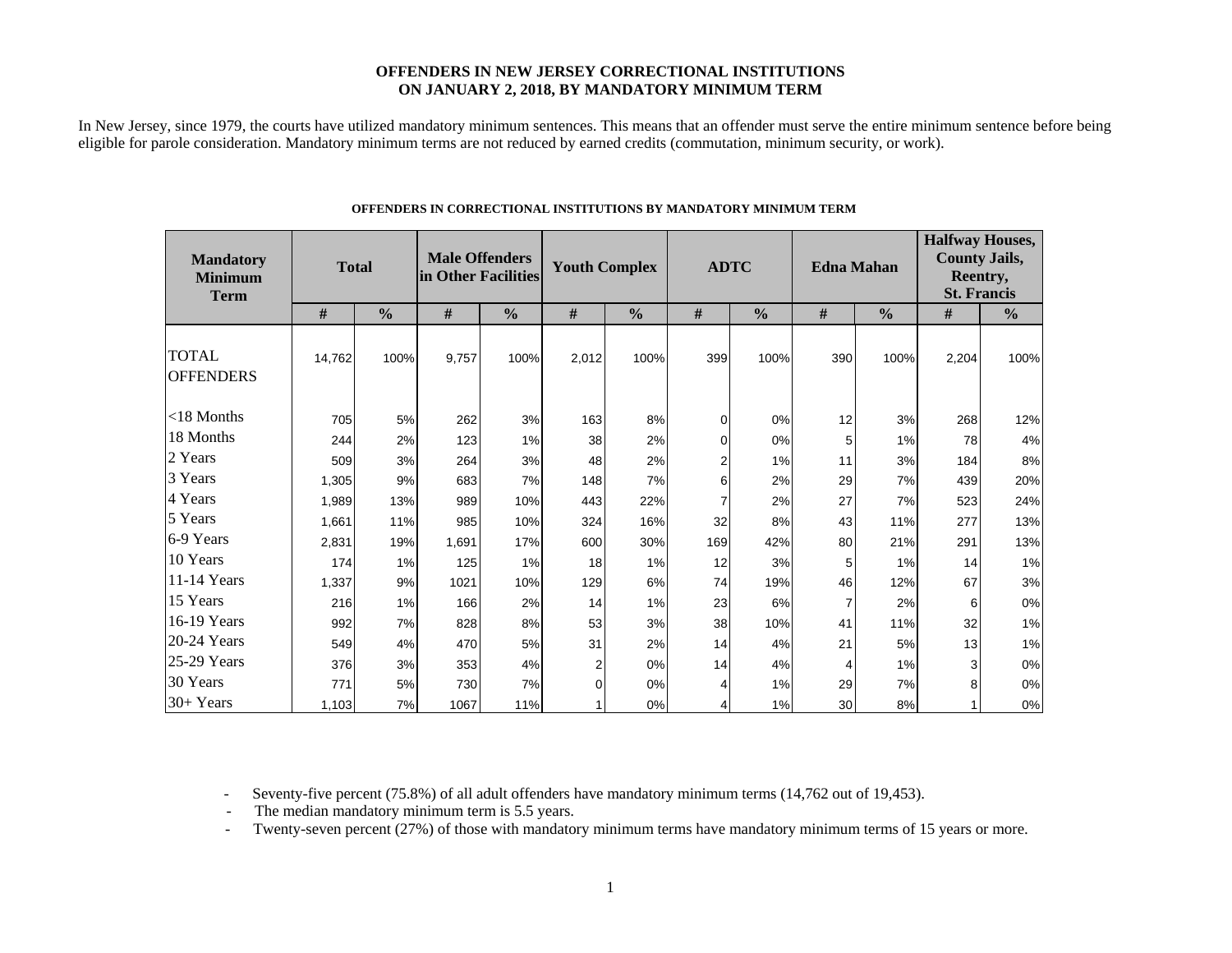## **Prison Complex Offenders By Mandatory Minimum Term**

| <b>Institution</b>       | <b>Total</b>  | < 18             | 18             | $\overline{2}$ | 3               | $\overline{\mathbf{4}}$ | 5            | $6-9$        | 10                   | $11 - 14$  | 15                            | 16-19            | $20 - 24$            | $25 - 29$            | 30             | $30+$                |
|--------------------------|---------------|------------------|----------------|----------------|-----------------|-------------------------|--------------|--------------|----------------------|------------|-------------------------------|------------------|----------------------|----------------------|----------------|----------------------|
|                          |               | <b>Months</b>    | <b>Months</b>  | Years          | Years           | Years                   | <b>Years</b> | <b>Years</b> | Years                | Years      | <b>Years</b>                  | <b>Years</b>     | Years                | Years                | <b>Years</b>   | <b>Years</b>         |
| <b>Bayside</b>           | 755           | 30               | 16             | 29             | 58              | 137                     | 100          | 176          | 13                   | 84         | 11                            | 45               | 20                   | $\overline{7}$       | 22             | $\overline{7}$       |
| <b>Main</b>              | 100%          | 4%               | 2%             | 4%             | 8%              | 18%                     | 13%          | 23%          | 2%                   | 11%        | 1%                            | 6%               | 3%                   | 1%                   | 3%             | 1%                   |
| <b>Bayside</b>           | 305           | 17               | $\overline{7}$ | 20             | 38              | 42                      | 42           | 56           | 3                    | 48         | 6                             | 18               | $\overline{c}$       | $\Omega$             | 6 <sub>1</sub> | 0                    |
| Farm                     | 100%          | 6%               | 2%             | 7%             | 12%             | 14%                     | 14%          | 18%          | 1%                   | 16%        | 2%                            | 6%               | 1%                   | 0%                   | 2%             | 0%                   |
| <b>Bayside Total</b>     | 1,060<br>100% | 47<br>4%         | 23<br>2%       | 49<br>5%       | <b>96</b><br>9% | 179<br>17%              | 142<br>13%   | 232<br>22%   | 16<br>2%             | 132<br>12% | 17<br>2%                      | 63<br>6%         | 22<br>2%             | $\overline{7}$<br>1% | 28<br>3%       | $\overline{7}$<br>1% |
| <b>CRAF</b>              | 39            | 16               | 1              | 14             | 6               |                         |              | 0            | $\overline{0}$       | 0          | $\mathbf 0$                   | $\boldsymbol{0}$ | 0                    | 0                    | $\mathbf 0$    | $\mathbf 0$          |
| <b>Jones Farm</b>        | 100%          | 41%              | 3%             | 36%            | 15%             | 3%                      | 3%           | 0%           | 0%                   | 0%         | 0%                            | 0%               | 0%                   | 0%                   | 0%             | $0\%$                |
| <b>CRAF</b>              | 187           | 21               | $\overline{7}$ | 17             | 31              | 35                      | 28           | 30           | 3                    | 5          | $\overline{\mathbf{c}}$       | 6                | $\overline{2}$       | 0                    | $\mathbf 0$    | $\mathbf 0$          |
| Reception                | 100%          | 11%              | 4%             | 9%             | 17%             | 19%                     | 15%          | 16%          | 2%                   | 3%         | 1%                            | 3%               | 1%                   | 0%                   | 0%             | 0%                   |
| <b>CRAF Total</b>        | 226<br>100%   | 37<br>16%        | 8<br>4%        | 31<br>14%      | 37<br>16%       | 36<br>16%               | 29<br>13%    | 30<br>13%    | $\overline{3}$<br>1% | 5<br>2%    | $\overline{\mathbf{c}}$<br>1% | 6<br>3%          | $\overline{2}$<br>1% | $\mathbf 0$<br>0%    | $\Omega$<br>0% | $\mathbf 0$<br>0%    |
| <b>East Jersey Main</b>  | 1,132         | $\boldsymbol{2}$ | $\overline{0}$ | 4              | $\overline{7}$  | 8                       | 16           | 53           | 13                   | 133        | 32                            | 196              | 147                  | 121                  | 254            | 146                  |
|                          | 100%          | 0%               | 0%             | 0%             | 1%              | 1%                      | 1%           | 5%           | 1%                   | 12%        | 3%                            | 17%              | 13%                  | 11%                  | 22%            | 13%                  |
| <b>East Jersey Camp</b>  | 33            | 0                |                | $\Omega$       | $\Omega$        |                         | 5            | 10           | 3                    | 11         | $\mathbf 0$                   | 1                | $\Omega$             |                      | $\mathbf 0$    | 0                    |
|                          | 100%          | 0%               | 3%             | 0%             | 0%              | 3%                      | 15%          | 30%          | 9%                   | 33%        | 0%                            | 3%               | 0%                   | 3%                   | 0%             | 0%                   |
| <b>East Jersey Total</b> | 1,165         | $\overline{2}$   |                | 4              | $\overline{7}$  | 9                       | 21           | 63           | 16                   | 144        | 32                            | 197              | 147                  | 122                  | 254            | 146                  |
|                          | 100%          | 0%               | 0%             | 0%             | 1%              | 1%                      | 2%           | 5%           | 1%                   | 12%        | 3%                            | 17%              | 13%                  | 10%                  | 22%            | 13%                  |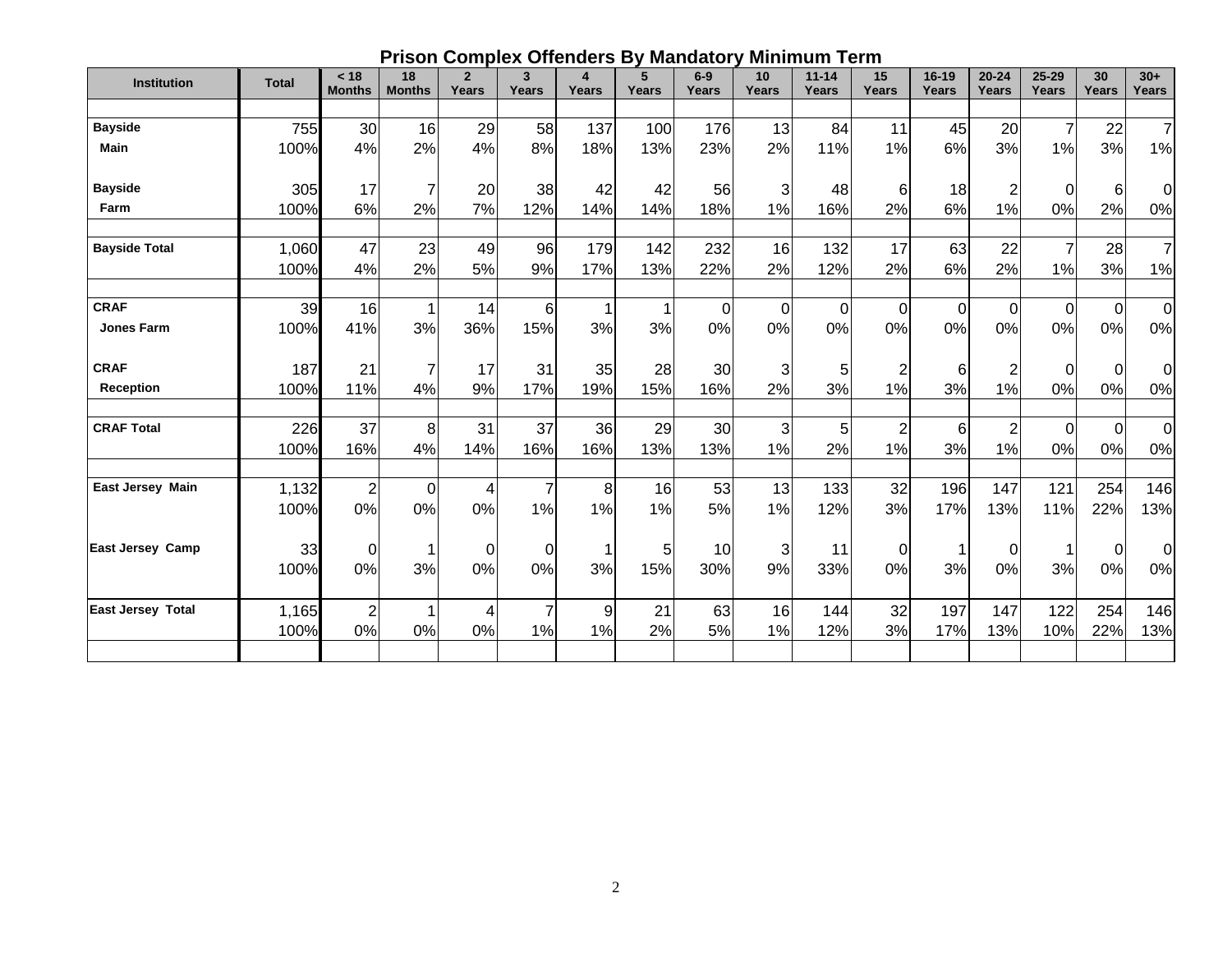# **Prison Complex Offenders By Mandatory Minimum Term**

| <b>Institution</b>                                  | <b>Total</b> | < 18<br><b>Months</b> | 18<br><b>Months</b> | $\overline{2}$<br>Years | $\overline{3}$<br>Years | 4<br>Years | 5<br>Years | $6-9$<br>Years | 10<br>Years | $11 - 14$<br>Years | 15<br>Years | 16-19<br>Years | $20 - 24$<br>Years | $25 - 29$<br>Years | 30<br>Years | $30+$<br><b>Years</b> |
|-----------------------------------------------------|--------------|-----------------------|---------------------|-------------------------|-------------------------|------------|------------|----------------|-------------|--------------------|-------------|----------------|--------------------|--------------------|-------------|-----------------------|
|                                                     |              |                       |                     |                         |                         |            |            |                |             |                    |             |                |                    |                    |             |                       |
| <b>Midstate</b>                                     | 486          | 13                    | 12                  | 18                      | 54                      | 106        | 80         | 111            | 5           | 40                 | 4           | 23             | 9                  | $\overline{3}$     | 5           | $\overline{3}$        |
|                                                     | 100%         | 3%                    | 2%                  | 4%                      | 11%                     | 22%        | 16%        | 23%            | 1%          | 8%                 | 1%          | 5%             | 2%                 | 1%                 | 1%          | 1%                    |
| <b>NJ State Prison</b>                              | 1,318        | 11                    | $\overline{2}$      | 5                       | 14                      | 18         | 23         | 60             | 6           | 45                 | 16          | 57             | 33                 | 71                 | 166         | 791                   |
|                                                     | 100%         | 1%                    | 0%                  | 0%                      | 1%                      | 1%         | 2%         | 5%             | 0%          | 3%                 | 1%          | 4%             | 3%                 | 5%                 | 13%         | 60%                   |
| <b>Northern</b>                                     | 1,533        | 24                    | 17                  | 27                      | 94                      | 139        | 142        | 299            | 27          | 217                | 26          | 182            | 86                 | 74                 | 131         | 48                    |
| <b>Main</b>                                         | 100%         | 2%                    | 1%                  | 2%                      | 6%                      | 9%         | 9%         | 20%            | 2%          | 14%                | 2%          | 12%            | 6%                 | 5%                 | 9%          | 3%                    |
| <b>Northern</b>                                     | 310          | 12                    | 6                   | 9                       | 31                      | 46         | 53         | 62             | 3           | 28                 | 5           | 14             | 21                 | 6                  | 11          | $\overline{3}$        |
| <b>Ad Seg Male</b>                                  | 100%         | 4%                    | 2%                  | 3%                      | 10%                     | 15%        | 17%        | 20%            | 1%          | 9%                 | 2%          | 5%             | 7%                 | 2%                 | 4%          | 1%                    |
| <b>Northern Total</b>                               | 1,843        | 36                    | 23                  | 36                      | 125                     | 185        | 195        | 361            | 30          | 245                | 31          | 196            | 107                | 80                 | 142         | 51                    |
|                                                     | 100%         | 2%                    | 1%                  | 2%                      | 7%                      | 10%        | 11%        | 20%            | 2%          | 13%                | 2%          | 11%            | 6%                 | 4%                 | 8%          | 3%                    |
| <b>Southern</b>                                     | 1,002        | 60                    | 24                  | 67                      | 201                     | 216        | 170        | 177            | 4           | 45                 | 6           | 21             | 4                  |                    | $6 \mid$    | $\overline{0}$        |
|                                                     | 100%         | 6%                    | 2%                  | 7%                      | 20%                     | 22%        | 17%        | 18%            | 0%          | 4%                 | 1%          | 2%             | 0%                 | 0%                 | 1%          | 0%                    |
| <b>South Woods</b>                                  | 2,657        | 56                    | 30                  | 54                      | 149                     | 240        | 325        | 657            | 45          | 365                | 58          | 265            | 146                | 69                 | 129         | 69                    |
|                                                     | 100%         | 2%                    | 1%                  | 2%                      | 6%                      | 9%         | 12%        | 25%            | 2%          | 14%                | 2%          | 10%            | 5%                 | 3%                 | 5%          | 3%                    |
| <b>Subtotal</b>                                     | 9,757        | 262                   | 123                 | 264                     | 683                     | 989        | 985        | 1,691          | 125         | 1,021              | 166         | 828            | 470                | 353                | 730         | 1,067                 |
| <b>Male Offenders in</b><br><b>Other Facilities</b> | 100%         | 3%                    | 1%                  | 3%                      | 7%                      | 10%        | 10%        | 17%            | 1%          | 10%                | 2%          | 8%             | 5%                 | 4%                 | 7%          | 11%                   |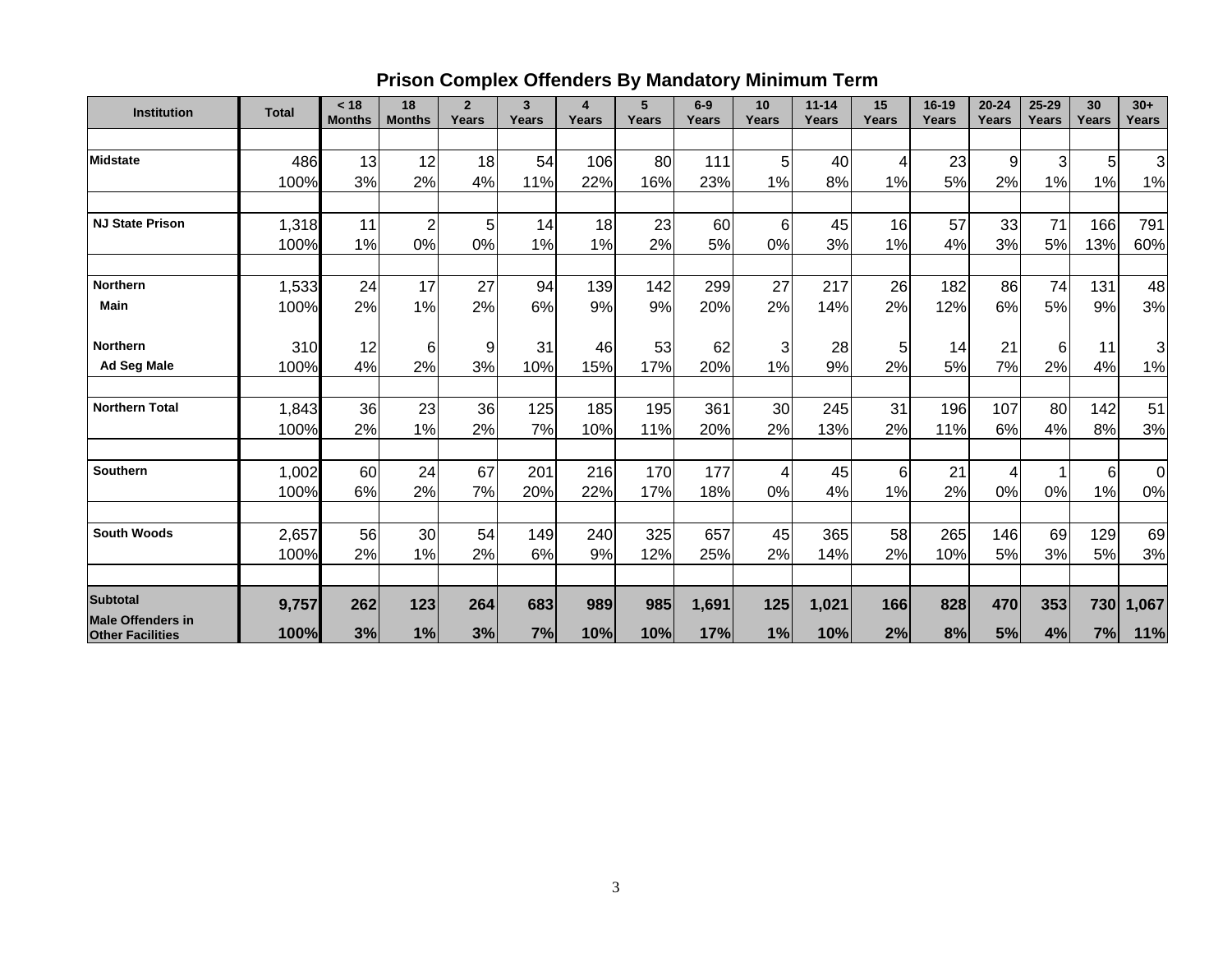| <b>Institution</b>    | <b>Total</b> | < 18<br><b>Months</b> | 18<br><b>Months</b> | $\overline{2}$<br>Years | 3<br>Years      | 4<br>Years | 5<br>Years | $6-9$<br>Years | 10<br>Years | $11 - 14$<br>Years | 15<br>Years | $16 - 19$<br>Years | $20 - 24$<br>Years | $25 - 29$<br>Years | 30<br>Years | $30+$<br>Years |
|-----------------------|--------------|-----------------------|---------------------|-------------------------|-----------------|------------|------------|----------------|-------------|--------------------|-------------|--------------------|--------------------|--------------------|-------------|----------------|
|                       |              |                       |                     |                         |                 |            |            |                |             |                    |             |                    |                    |                    |             |                |
| <b>ADTC</b>           | 399          |                       |                     | ົ                       |                 |            | 32         | 169            | 12          | 74                 | 23          | 38                 | 14 <sub>1</sub>    | 14                 |             |                |
|                       | 100%         | 0%                    | 0%                  | $1\%$                   | 2%              | 2%         | 8%         | 42%            | 3%          | 19%                | 6%          | 10%                | 4%                 | 4%                 | $1\%$       | 1%             |
|                       |              |                       |                     |                         |                 |            |            |                |             |                    |             |                    |                    |                    |             |                |
| <b>Subtotal</b>       | 10,156       | 262                   | $123$               | 266                     | 689             | 996        | 1,017      | 1,860          | 137         | 1,095              | 189         | 866                | 484                | 367                | 734         | 1,071          |
|                       | <b>100%</b>  | 3%                    | 1%                  | 3%                      | 7%              | 10%        | 10%        | 18%            | 1%          | 11%                | 2%          | 9%                 | 5%                 | 4%                 | 7%          | 11%            |
|                       |              |                       |                     |                         |                 |            |            |                |             |                    |             |                    |                    |                    |             |                |
| <b>Mahan - Female</b> | 390          | 12                    |                     | 11                      | 29 <sub>1</sub> | 27         | 43         | 80             | 5           | 46                 |             | 41                 | 21                 |                    | 29          | 30             |
| Prison                | 100%         | 3%                    | 1%                  | 3%                      | 7%              | 7%         | 11%        | 21%            | $1\%$       | 12%                | 2%          | 11%                | 5%                 | 1%                 | 7%          | 8%             |
|                       |              |                       |                     |                         |                 |            |            |                |             |                    |             |                    |                    |                    |             |                |
| <b>Total Prison</b>   | 10,546       | 274                   | 128                 | 277                     | 718             | 1,023      | 1,060      | 1,940          | 142         | 1,141              | 196         | 907                | 505                | 371                | 763         | 1,101          |
| <b>Complex</b>        | 100%         | 3%                    | 1%                  | 3%                      | 7%              | 10%        | 10%        | 18%            | 1%          | 11%                | 2%          | 9%                 | 5%                 | 4%                 | 7%          | 10%            |

### **Prison Complex Offenders By Mandatory Minimum Term**

#### **ADTC MALE OFFENDERS IN OTHER FACILITIES**

#### **FEMALE OFFENDERS**



The median mandatory minimum term at ADTC is 8 years 5 months.

Eighty-five percent (85.0%) of the ADTC population have mandatory minimum sentences (399 of 469).

Forty-five percent (45.9%) have mandatory minimum terms of 10 years or longer.



Of the 12,950 Male Offenders in Other Facilities, 75.3% (9,757) have mandatory minimum terms.

The median mandatory minimum term for Male Offenders in Other Facilities is 7.6 years (ADTC excluded).

Eighty-eight percent (88.2%) of New Jersey State Prison inmates have mandatory minimum terms and 86% percent of those have minimum terms of 15 years or more.



The median mandatory minimum term at Edna Mahan is 7.6 years.

At Edna Mahan, 65.1% of the females housed have minimum terms (390 of 599).

Thirty-two percent (32.5%) of the females with mandatory minimum terms have terms of 5 years or less.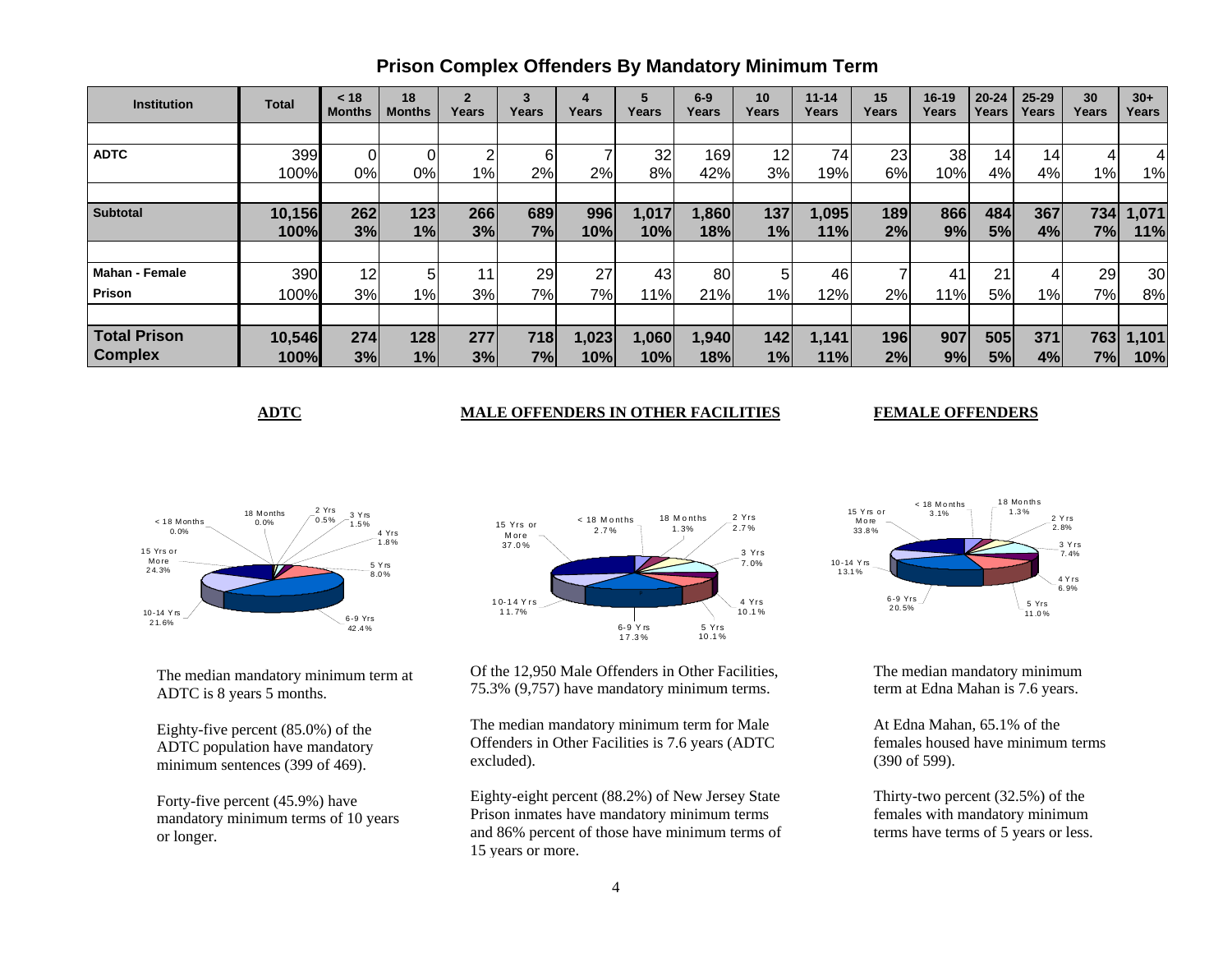| <b>Institution</b>         | <b>Total</b> | < 18<br><b>Months</b> | 18<br><b>Months</b> | $\overline{2}$<br>Years | $\overline{3}$<br>Years | 4<br>Years | 5<br>Years | $6-9$<br>Years | 10<br>Years    | $11 - 14$<br>Years | 15<br>Years    | $16-19$<br>Years | $20 - 24$<br>Years | $25 - 29$<br>Years | 30<br>Years    | $30+$<br>Years |
|----------------------------|--------------|-----------------------|---------------------|-------------------------|-------------------------|------------|------------|----------------|----------------|--------------------|----------------|------------------|--------------------|--------------------|----------------|----------------|
|                            |              |                       |                     |                         |                         |            |            |                |                |                    |                |                  |                    |                    |                |                |
| <b>Garden State</b>        | 1,026        | 76                    | 16                  | 15                      | 64                      | 210        | 163        | 325            | 14             | 79                 | 11             | 29               | 22                 |                    | $\Omega$       |                |
|                            | 100%         | 7%                    | 2%                  | 1%                      | 6%                      | 20%        | 16%        | 32%            | 1%             | 8%                 | 1%             | 3%               | 2%                 | 0%                 | 0%             | 0%             |
|                            |              |                       |                     |                         |                         |            |            |                |                |                    |                |                  |                    |                    |                |                |
| Mountainview               | 462          | 54                    | 13                  | 19                      | 48                      | 135        | 85         | 104            | 1              | 3                  | $\Omega$       | $\mathbf 0$      | $\Omega$           | $\Omega$           | $\overline{0}$ | $\overline{0}$ |
|                            | 100%         | 12%                   | 3%                  | 4%                      | 10%                     | 29%        | 18%        | 23%            | 0%             | 1%                 | 0%             | 0%               | 0%                 | 0%                 | 0%             | 0%             |
|                            |              |                       |                     |                         |                         |            |            |                |                |                    |                |                  |                    |                    |                |                |
| Wagner                     | 246          | 13                    | 3                   | $\overline{7}$          | 17                      | 43         | 37         | 81             | $\overline{2}$ | 25                 | $\overline{2}$ | 10               | 5                  |                    | $\Omega$       | 0              |
| <b>Main</b>                | 100%         | 5%                    | 1%                  | 3%                      | 7%                      | 17%        | 15%        | 33%            | 1%             | 10%                | 1%             | 4%               | 2%                 | 0%                 | 0%             | 0%             |
|                            |              |                       |                     |                         |                         |            |            |                |                |                    |                |                  |                    |                    |                |                |
| Wagner                     | 200          | 14                    | 6                   | 3                       | 12                      | 40         | 30         | 62             |                | 14                 | 0              | 14               | 4                  | $\Omega$           | $\mathbf 0$    | 0              |
| Ad Seg                     | 100%         | 7%                    | 3%                  | 2%                      | 6%                      | 20%        | 15%        | 31%            | 1%             | 7%                 | 0%             | 7%               | 2%                 | 0%                 | 0%             | 0%             |
| Wagner                     | 78           | 6                     | $\Omega$            |                         | 7                       | 15         | 9          | 28             |                |                    |                |                  | $\Omega$           | $\Omega$           | $\Omega$       |                |
| <b>Minimum Units</b>       |              |                       |                     |                         |                         |            |            |                | 0              | 8                  |                | 0                |                    |                    |                | 0              |
|                            | 100%         | 8%                    | 0%                  | 5%                      | 9%                      | 19%        | 12%        | 36%            | 0%             | 10%                | 1%             | 0%               | 0%                 | 0%                 | 0%             | 0%             |
| Wagner                     | 524          | 33                    | 9                   | 14                      | 36                      | 98         | 76         | 171            | 3              | 47                 | 3              | 24               | 9                  |                    | $\overline{0}$ | $\overline{0}$ |
| <b>Total</b>               | 100%         | 6%                    | 2%                  | 3%                      | 7%                      | 19%        | 15%        | 33%            | 1%             | 9%                 | 1%             | 5%               | 2%                 | 0%                 | 0%             | 0%             |
|                            |              |                       |                     |                         |                         |            |            |                |                |                    |                |                  |                    |                    |                |                |
| <b>Total Youth Complex</b> | 2,012        | 163                   | 38                  | 48                      | 148                     | 443        | 324        | 600            | 18             | 129                | 14             | 53               | 31                 | $\mathbf{2}$       | $\bf{0}$       |                |
|                            | 100%         | 8%                    | 2%                  | 2%                      | 7%                      | 22%        | 16%        | 30%            | 1%             | 6%                 | 1%             | 3%               | 2%                 | 0%                 | 0%             | 0%             |

# **Youth Complex Offenders By Mandatory Minimum Term**